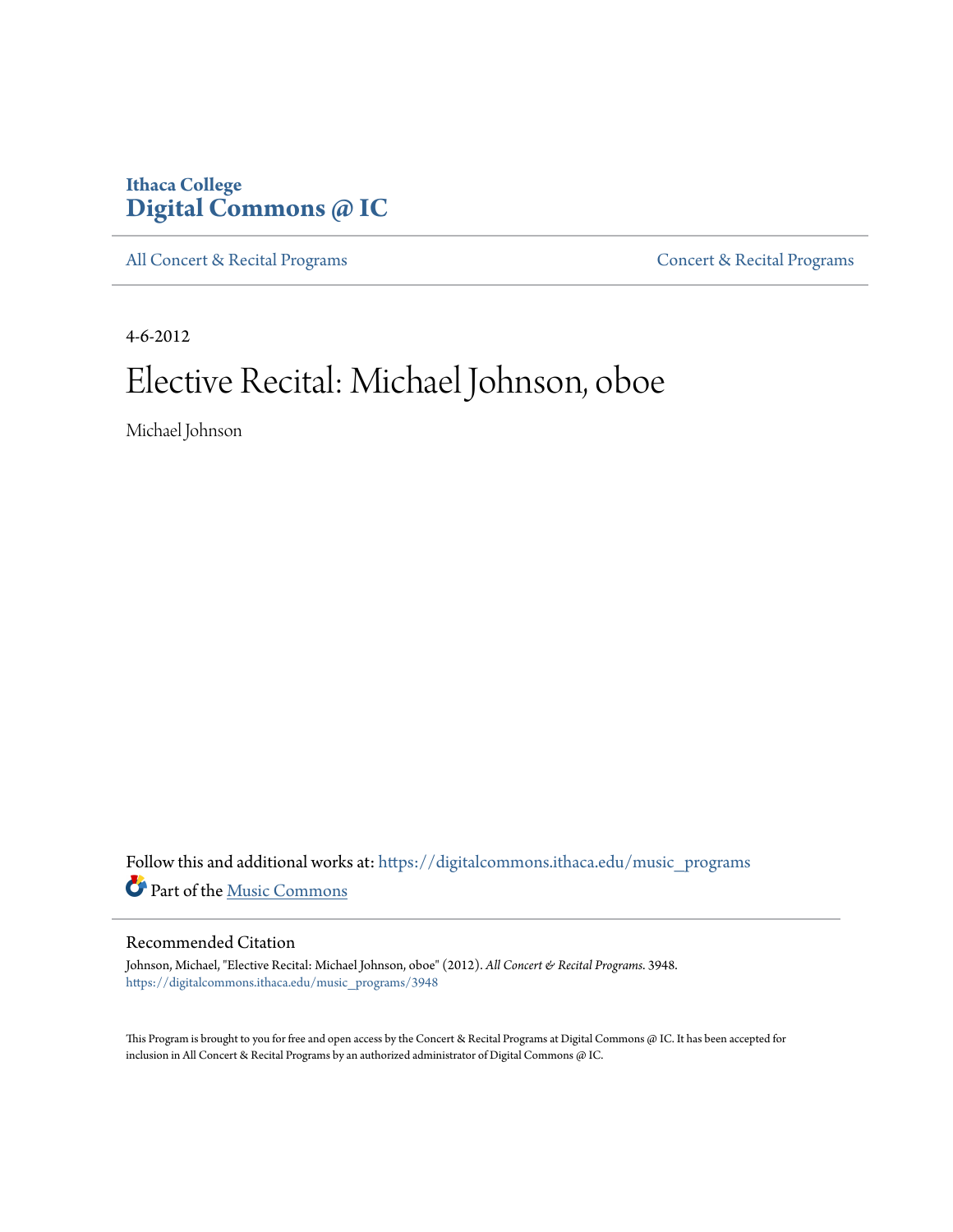## **Elective Recital: Michael Johnson, oboe**

**Matt Holehan, piano Andrew Mattfeld, piano**

**Nabenhauer Recital Room Monday, April 16, 2012 7:00 p.m.**



**UNITED VIOLENTS** CRITER FOR MUSIC

 $\frac{1}{\sinh\left(\frac{1}{2}\right)}$